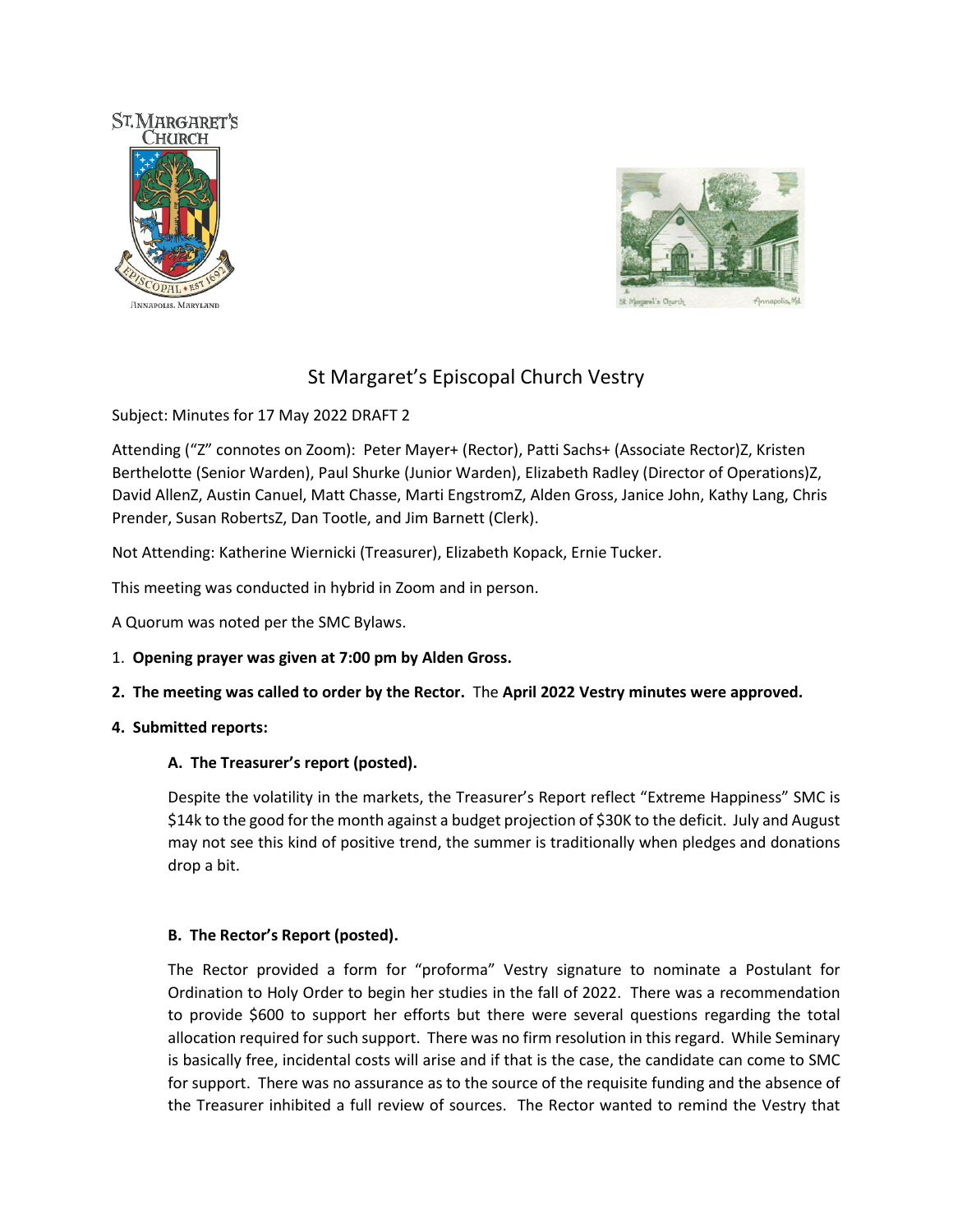having a Seminarian from our Parish should be a point of pride and something we encourage. There was some discussion of developing a budget line for this support, in the annual budget but this is not a long-term commitment, and the requirements remain nebulous. It might be a good idea to set up a small group from SMC to monitor a small amount of money for her support. The Vestry was committed to the support and just asked that she requests support as needed. There was some question as to the length of her Seminary work, but she will start this fall and will be serving at All Hallows, Davidsonville. She will be with SMC through August. There did not seem to be any "red flags" and the Rector will talk with the Treasurer regarding funding sources.

We have experienced difficulty in having volunteers sign up to support coffee hour during the summer, this difficulty seems to be persisting into this summer. In years past we have set up lemonade outside the Parish Hall and that seems to have been satisfactory. We will be having two services on Sundays, 0730 and 10:00 so it is probably best to set up after the 10. Emily is trying to get families to set up snacks in the playground so maybe we should combine the efforts and set up the lemonade by the playground. If folks want to hang around after the 10:00 for fellowship, we will have an accommodation. Potentially, the Vestry person who has signed up to greet for that service can also set up and clear the lemonade. If we find that there is not sufficient interest, we can just not do it for the rest of the summer.

There remained the question of Vestry Greeters for the summer services. The requirement is for a single greeter for each service 12 June-4 September. A Sign-Up Genius registry would be helpful, and the Senior Warden agreed to set this up. There will be notification to the Parish of this Vestry initiative.

# **C. Missions Report (posted).**

 Marti Engstrom presented the report via Zoom and there were no questions. She wanted to ensure the Vestry was aware of the events calendar in the report; specifically, the Pride Parade for which there is a Sign-Up genius to ensure we are properly accounted. Marti also wanted to ensure that the Vestry was aware of the Citizenship classes we are supporting and the successes that have been witnessed even through the Pandemic. The program needs volunteers.

We need to promote our efforts better to encourage more folks to engage. The Organ Weekend might be an opportunity to promote SMC to the community if we get the word out. We will advertise such events a month out in Dragon Tales and then post them in the weekly bulletin. We are working on the web site calendar and will meet with a consultant to focus our message on Facebook. The Rector asked Vestry members to visit the web site and make recommendations to staff on things that are not correct or current.

### **D. Senior Warden's Report (posted).**

Thanked everyone for their support for Good Seed Sunday. We hope to do it annually.

Adopt A Garden will continue to work the bed's the  $4<sup>th</sup>$  Saturday of every month and it is hoped that Vestry will continue to join in. Beds now have signage that show the names of the people who are responsible for each bed.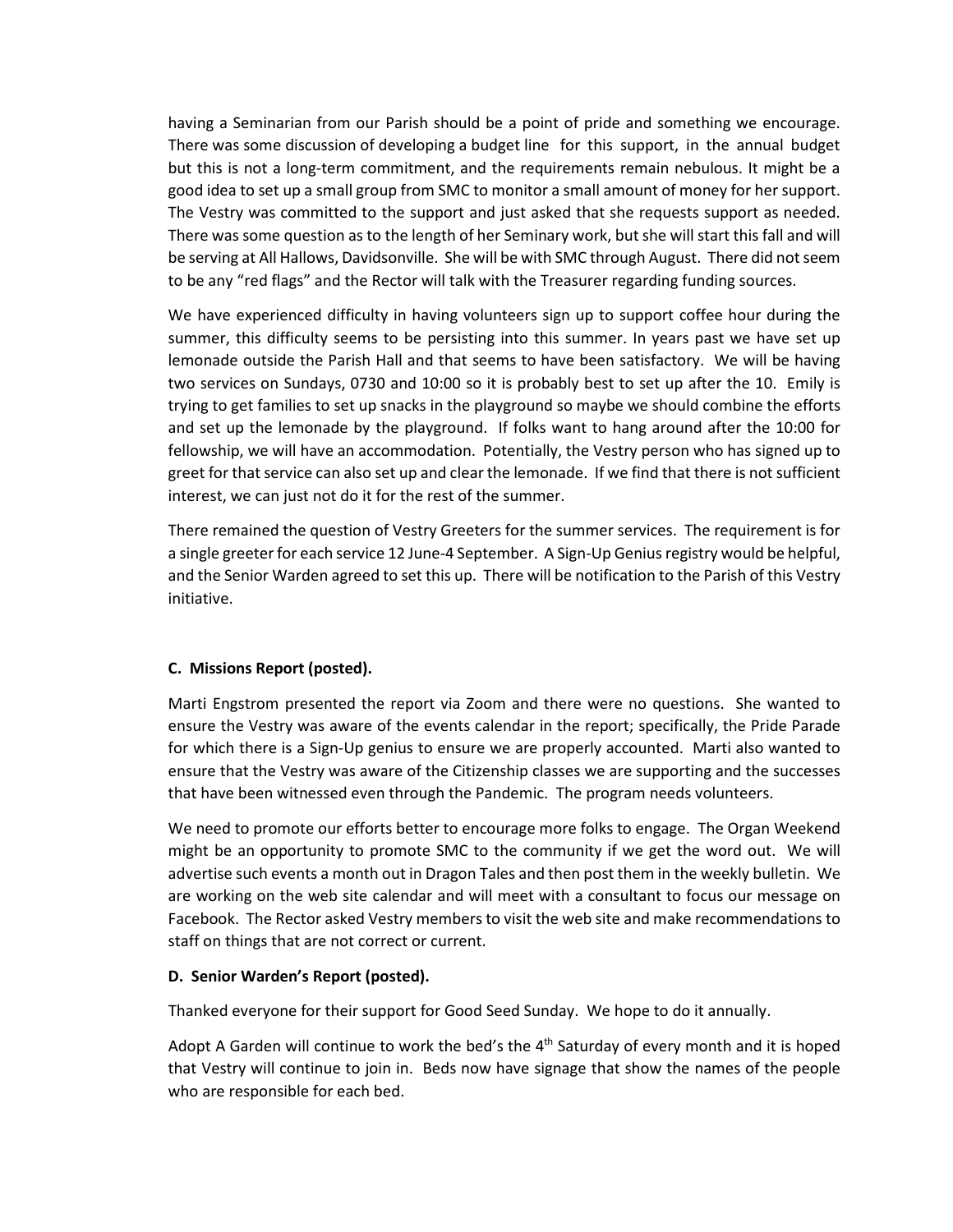The lattice work should be in place over the speakers for the organ very soon.

Jim Douglas is opting out of Contemporary Music Programs and feels that the Vestry needs to consider a budget line to sustain the great work that Al Todd has done in this regard. It is unlikely that we will have a volunteer like Al to continue this work and it is very popular. If Al were to no longer be available, we need to consider who will pick it up and what that might entail for cost. It may be that a current member of the Third Sunday Band will be available but again, that may come at a cost. For the near term, Al will move into the "Director of Contemporary Music" position or whatever title best fits the position and staffing. We need to be thinking about how this position will sustain if/when Al departs.

#### **E. Junior Warden's Report (posted).**

He echoed the Senior Warden's words on Good Seed Sunday. Thanks to all.

Gathering bids for the roof replacement continues. We are looking at this before we start investigating solar panels on those roofs and in the adjacent grounds.

#### **F. For the Good of the Order**

SMC has been supporting the Dageno Girls of Tanzania since 2014. The Executive Director of that institution has reached out to SMC for official support as they pursue USAID grant support in the very near term. They were short listed, but the paperwork was not in order, so they did not get funding. They have asked that SMC "underwrite" their platform so they can best apply in the future. These grants can be as high as \$350,000 and would really benefit the school. They are specifically asking that they be permitted to use the SMC EIN (Employee Identification Number) specifically allocated by the IRS to SMC as a not-for-profit 301C entity. If approved, the funds from USAID, if awarded, would pass through SMC to the school. They are hoping to get permission for this by June  $5<sup>th</sup>$ . There was some discussion regarding the status of the school. Evidently, years ago it was a "not-for-profit", but this changed in the near term. This may simply be an accommodation for Tanzanian law but evidently, the Director has never been a "nonprofit" for US purposes. The way to issue was presented, the funds would flow from USAID to SMC under SMC EIN and then SMC would pass the funds on to the school. We become the grant's administrator for the Tanzanian entity. It was noted that SMC has never been a grants administrator, and this could be a big undertaking. The proposer, Janice John, indicated that this would not be a heavy lift for the SMC Staff, she would do the work to transfer the funds. There is an USAID office in Tanzania's capital that can monitor the expenditure. We need to be clear on the liability SMC assumes with both the IRS and USAID. We cannot get this done by 5 June. We do not want to close the door on this proposal, but we need to do some due diligence to understand our oversight responsibility with respect to this issue. We may want to look at this as an opportunity for the future. The Senior Warden indicated she has a friend who works at USAID, and she will make some inquiries with her. We have had some issues with passing grants funding to this school. While this is not something we normally do, if we can help someone out we should consider it more fully.